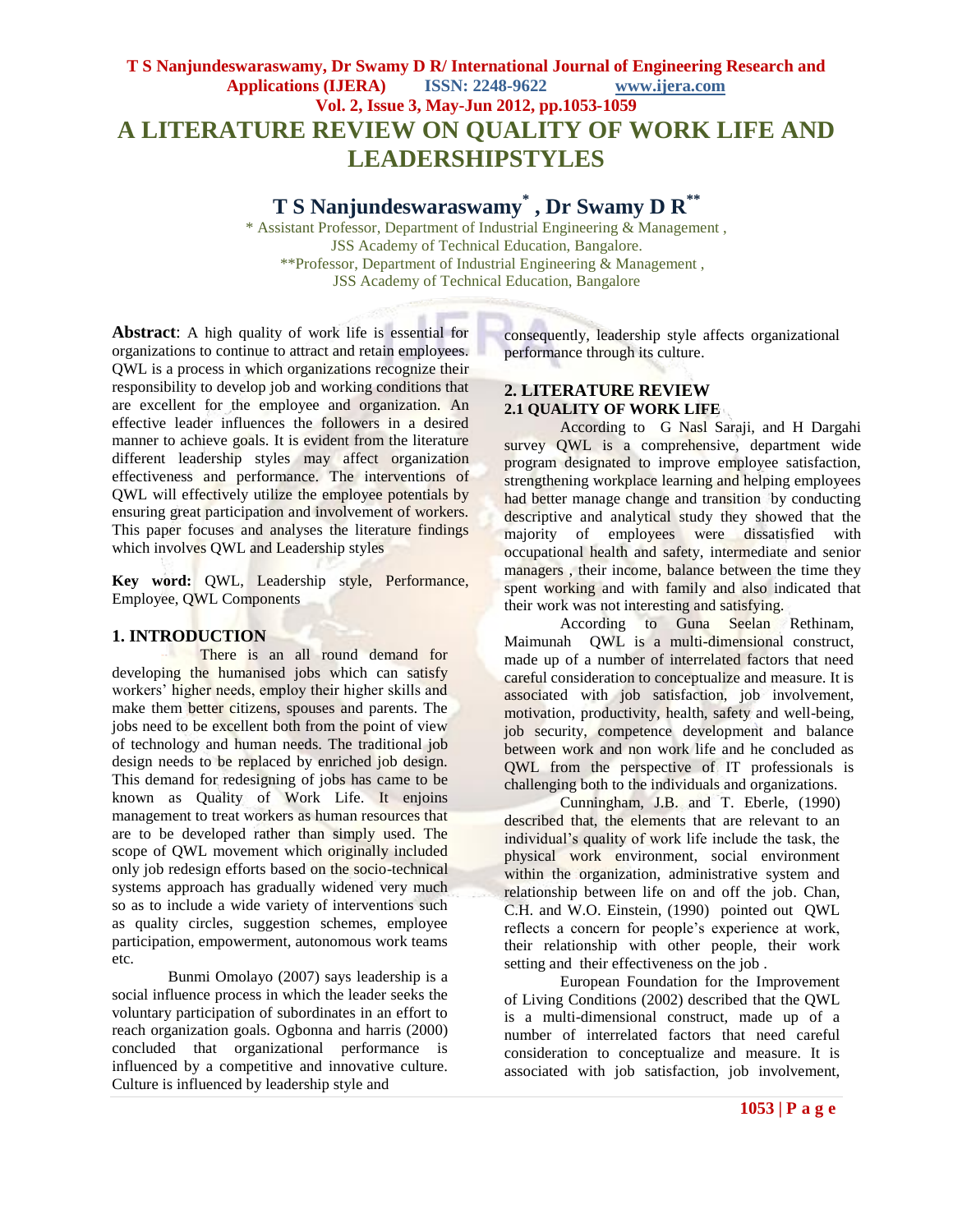motivation, productivity, health, safety, job security, competence development and balance between work and non-work life.

Hackman and Oldhams (1980) highlight the constructs of QWL in relation to the interaction between work environment and personal needs. The work environment that is able to fulfill employees' personal needs is considered to provide a positive interaction effect, which will lead to an excellent QWL. They emphasized that the personal needs are satisfied when rewards from the organization, such as compensation, promotion, recognition and development meet their expectations.

Seyed Mehdi Hosseini (2010) argues that career satisfaction, career achievement and career balance are not only the significant variables to achieve good quality of work life but quality of work life (QWL) or the quality of work system as one of the most interesting methods creating motivation and is a major way to have job enrichment which has its roots in staff and managers' attitude to motivation category that is more attention to fair pay, growth opportunities and continuing promotion improves staff's performance which in turn increases QWL of employees.

To overcome dissatisfaction and make the work interesting Raduan Che Rose (2006) says QWL programs will benefit both faculty and management, By mutually solving work-related problems, building cooperation, improving work environments, restructuring tasks carefully and fairly managing human resource outcomes and payoffs . The result indicates that three exogenous variables are significant: career satisfaction, career achievement and career balance in QWL.

However from the literature we can summarize that QWL may be is viewed as a wide ranging concept, which includes satisfaction towards work, participative management and improve work environment. Table 1 lists the some of the components of QWL as viewed by the scholars in various type of organization.

|  | TABLE 1 components of QWL In the view of different researcher |
|--|---------------------------------------------------------------|
|--|---------------------------------------------------------------|

Tre de

| <b>Author</b>            | <b>Component</b>                                                                                                                                                                                                                                                                                                                                              |  |  |
|--------------------------|---------------------------------------------------------------------------------------------------------------------------------------------------------------------------------------------------------------------------------------------------------------------------------------------------------------------------------------------------------------|--|--|
| Walton $(1975)$          | 1 Adequate And Fair Compensation, 2 Safe And Healthy Working Conditions,<br>3 Immediate Opportunity To Use And Develop Human Capacities, 4 Opportunity For Continued Growth And<br>Security, 5 Social Integration In The Work Organization, 6 Constitutionalism In The Work Organization, 7 Work<br>And Total Life Space And 8 Social Relevance Of Work Life. |  |  |
|                          |                                                                                                                                                                                                                                                                                                                                                               |  |  |
|                          |                                                                                                                                                                                                                                                                                                                                                               |  |  |
|                          |                                                                                                                                                                                                                                                                                                                                                               |  |  |
| Stein (1983)             | 1. Autonomy or being independent; 2. Being recognized and prized; 3. Belongings;                                                                                                                                                                                                                                                                              |  |  |
|                          | 4. Progression and development; 5. External reward                                                                                                                                                                                                                                                                                                            |  |  |
| Levine, Taylor and       | 1. Respect from supervisor and trust on employee's capability; 2. Change of work;                                                                                                                                                                                                                                                                             |  |  |
| Davis(1984)              | 3. Challenge of the work; 4. Future development opportunity arising from the current work; 5. Self esteem; 6. Scope                                                                                                                                                                                                                                           |  |  |
|                          | of impacted work and life beyond work itself;                                                                                                                                                                                                                                                                                                                 |  |  |
|                          | 7. Contribution towards society from the work                                                                                                                                                                                                                                                                                                                 |  |  |
| Mirvis and Lawler (1984) | 1 safe work environment, 2 equitable wages, 3 equal employment opportunities and                                                                                                                                                                                                                                                                              |  |  |
|                          | 4 opportunities for advancement                                                                                                                                                                                                                                                                                                                               |  |  |
| Baba and Jamal(1991)     | 1. Job satisfaction, 2 job involvement, 3 work role ambiguity, 4 work role conflict,                                                                                                                                                                                                                                                                          |  |  |
|                          | 5 work role overload, 6 job stress, 7 organizational commitment and 8 turn-over intentions                                                                                                                                                                                                                                                                    |  |  |
| CAI Hui-ru(1994)         | 1. Living quality: compensation, welfare, work safety, work protection;                                                                                                                                                                                                                                                                                       |  |  |
|                          | 2. Social quality: the relationship with the boss, colleagues, and customers;                                                                                                                                                                                                                                                                                 |  |  |
|                          | 3. Growth quality: participation management, promotion, self-growth,                                                                                                                                                                                                                                                                                          |  |  |
|                          | self-esteem and work characteristic                                                                                                                                                                                                                                                                                                                           |  |  |
| Lau RSM, Bruce EM        | 1. Job security 2. Reward systems 3. Training 4. Carrier advancements opportunities 5. Participation in decision in                                                                                                                                                                                                                                           |  |  |
| (1998)                   | decision making                                                                                                                                                                                                                                                                                                                                               |  |  |
|                          |                                                                                                                                                                                                                                                                                                                                                               |  |  |
| Ellis and Pompli (2002)  | 1 poor working environments, 2 resident aggression, 3 workload, innability to deliver quality of care preferred, 4.                                                                                                                                                                                                                                           |  |  |
|                          | balance of work and family, 5 shiftwork,                                                                                                                                                                                                                                                                                                                      |  |  |
|                          | 6 lack of involvement in decision making,7 professional isolation,8 lack of recognition,9 poor relationships with                                                                                                                                                                                                                                             |  |  |
|                          | supervisor/peers, 10 role conflict, 11 lack of opportunity to learn new skills.                                                                                                                                                                                                                                                                               |  |  |
| CHEN Jia-sheng,          | 1. Working environment; 2. Salary and bonus; 3. Welfare; 4. Promotion; 5. Work nature; 6. Training and                                                                                                                                                                                                                                                        |  |  |
|                          | development;7.Leadship style of the boss; 8.Cooperation among colleagues; 9.Enterprise                                                                                                                                                                                                                                                                        |  |  |
| FAN Jing- $li(2003)$     | image;10.Communication;11.Organizational regulations; 12.Organization climate and culture; 13.Working time                                                                                                                                                                                                                                                    |  |  |
|                          | and workload                                                                                                                                                                                                                                                                                                                                                  |  |  |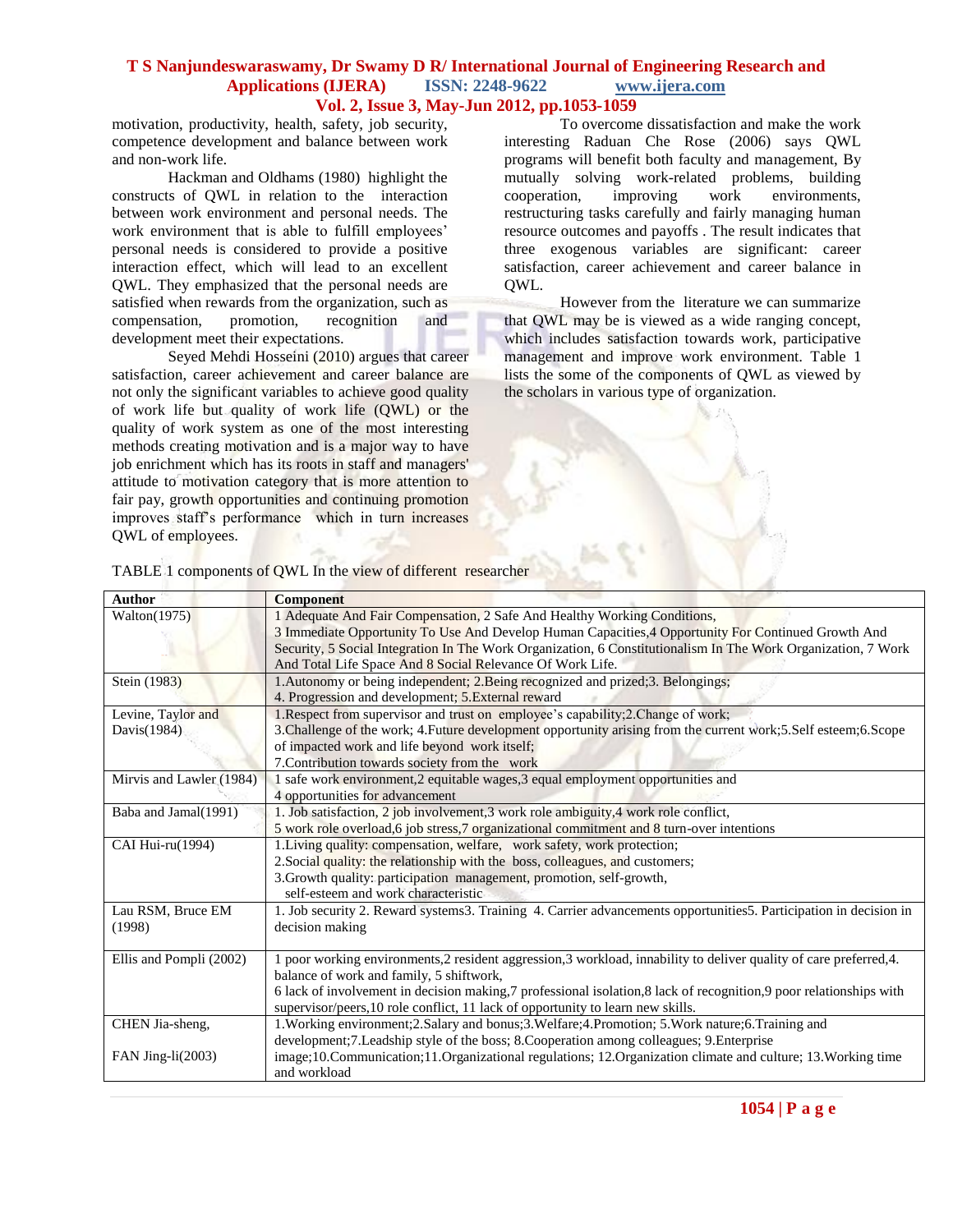| JIA Hai-wei (2003)    | 1. Needs for survival; 2. Needs for passion; 3. Needs for belonging;                                                                                      |  |
|-----------------------|-----------------------------------------------------------------------------------------------------------------------------------------------------------|--|
|                       | 4. Need for self                                                                                                                                          |  |
| G Nasl Saraji,<br>H   | 1. Fair Pay and Autonomy 2. Job security, 3. Reward systems, 4. Training and career advancements 5. opportunities,                                        |  |
| Dargahi (2006)        | and 6.participitation in decision making 7 Interesting and satisfying work. 8. Trust in senior management.                                                |  |
|                       | 9. Recognition of efforts 10. Health and safety standards at work.11. Balance between the time spent at work and                                          |  |
|                       | the time spent with family and friends 12. Amount of work to be done 13. level of stress experienced at work<br>4. occupational health and safety at work |  |
| Raduan Che Rose,      | 1 Career Satisfaction,                                                                                                                                    |  |
| LooSee Beh, Jegak Uli | 2 Career Achievement And                                                                                                                                  |  |
| and Khairuddin        | 3 Career Balance                                                                                                                                          |  |
| Idris $(2006)$        |                                                                                                                                                           |  |
|                       |                                                                                                                                                           |  |
| Qing Tao, Peng        | 1. Work related task: work autonomy, importance of the tasks, feedback on work, significance of the                                                       |  |
|                       | work:                                                                                                                                                     |  |
| Tian-yu and Luo       | 2. Organizational environment: team spirit, interpersonal relationship, management style;                                                                 |  |
|                       | 3. Social psychology: social and psychological support, mutual respect, social image of the enterprise,                                                   |  |
| Jian(2007)            | economic position                                                                                                                                         |  |
| Seyed Mehdi Hosseini, | 1. Fair and adequate pay and benefits rights, 2. Observance of safety and health factors, 3.                                                              |  |
| Gholamreza            | opportunities to continue growth and security of staff, 4. acceptance work organization, 5. work life                                                     |  |
| Mehdizadeh            | and social dependence on society and individual life,                                                                                                     |  |
|                       |                                                                                                                                                           |  |
| Jorjatki(2010)        | 6. Governing the overall living space in the environment, 7. Integration of social improved human<br>abilities                                            |  |
|                       |                                                                                                                                                           |  |

# **2.2 LEADERSHIP STYLES:**

Barchiesi Maria Assunta, La Bella Agostino (2007) Measure the Leadership Effectiveness and leadership role and its influence on performance, leadership behaviors , attitudes, they found that high leadership indexes are not related to past performance records, but associated both to higher potentiality of enhanced performance and to higher reputation of organizations, pointing in the direction of a meaningful influence of behavioral complexity and dynamics on the leadership perceived level.

Chung-Hsiung Fang, Sue-Ting Chang, Guan-Li Chen (2009) leadership style can affect organizational commitment and work satisfaction positively and work satisfaction can affect organizational commitment and work performance positively. According to XU Guang-yi,

According to Wang Zhi-sheng(2008) Transactional leadership is considered as the subordinates gain rewards though their efforts and performance. They Compared with Transactional leadership, Transformational leadership theory is deemed to improve the subordinates' performance by changing the motives and values of them. Murray Prideaux, A.B.M. Rabiul Alam Beg(2007) explained Leadership is largely culturally orientated, embracing traditional beliefs, norms and values, and a preoccupation ,Thus, leadership style is significantly

influenced by the leader's immediate and extended family, clan, and tribe.

Different leadership styles have diverse effect on variables such as flexibility. Responsibility, standards, rewards, clarity and commitment and in some cases on organizational climate. (Goleman 2000).

Different leadership styles may affect organizational effectiveness or performance (Nahavandi 2002), Duanxu Wang Huijuan Xue Jie (2009) found a Mechanism of Leadership Styles Affecting Team Innovation in the PRC, investigated the relationship between different leadership styles and team innovation with the mediating effects of knowledge sharing and team communication Yafang Tsai, Shih-Wang Wu, and Hsien-Jui Chung(2010) to Explore the Relationship between Organizational Culture and Style of Leadership they used the factors like Organizational Culture, Charismatic Leadership, Transformational Leadership, Transactional Leadership.

Goh Yuan Sheng Victor, Geoffrey N. Soutar(2005) finds the linkages between organizational leadership and business ethics, thereby making a contribution toward increasing the quality of organizational life which may have a positive influence on both members of the organization and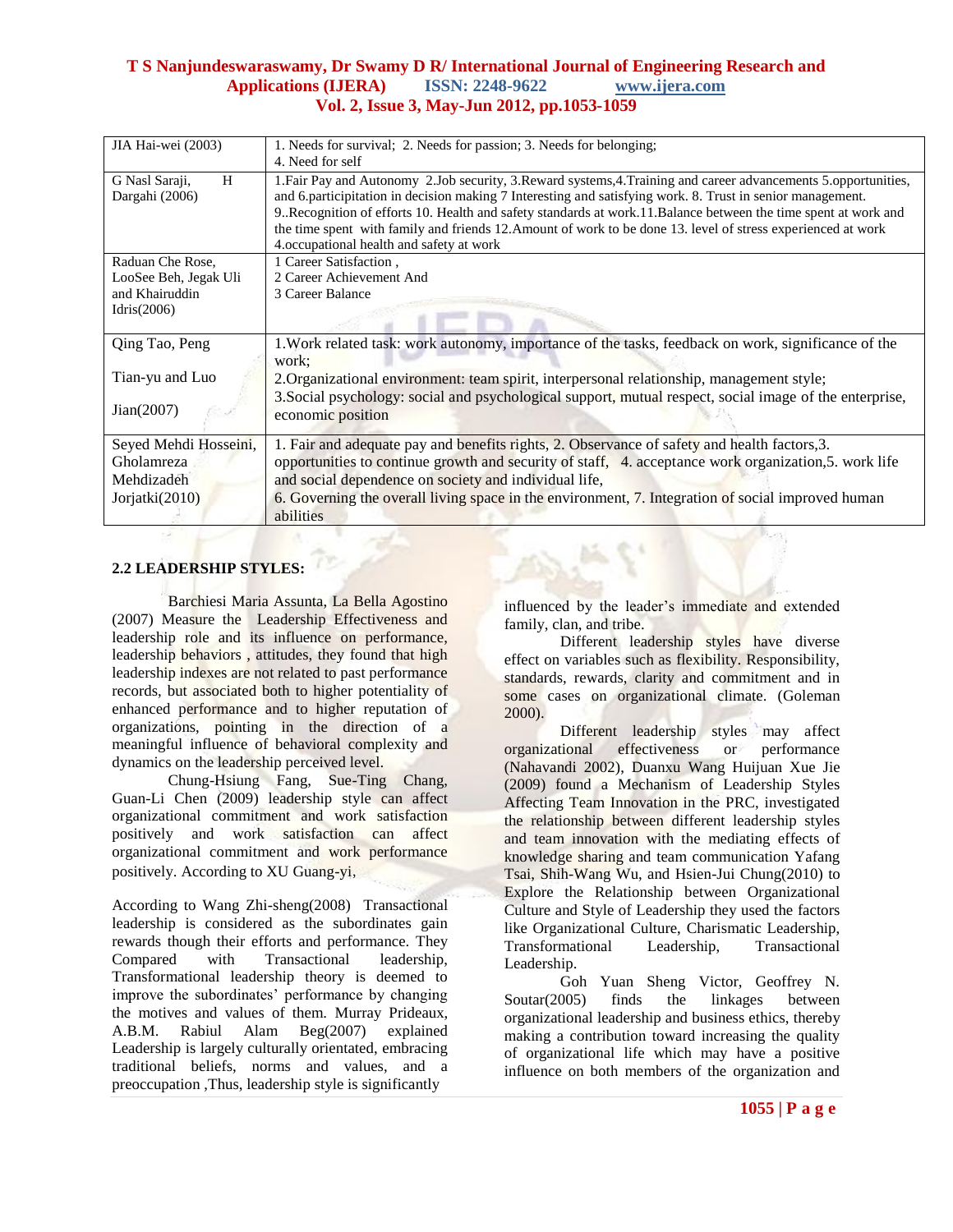the wider community. Lu Ye Deng Junye Ma Yan(2011) Explained employees' perceptions about transactional or transformational leadership style of executive both have highly positive correlation with perceptions about executive's encouragement factors of its innovation climate.

Leadership behavior can affect trust and satisfaction of employees to organization and organizational citizenship behavior, further enhance the relationship between leadership style and organizational commitment directly P. M.Podsakoff, S. B.MacKenzie, R. H. Moorman, and R. Fetter(1990). McNeese-Smith (1995) explained Leadership behavior of hospital directors is significantly positively related to productivity, work satisfaction and organizational commitment of staff.

Today's organizations need effective leaders who understand the complexities of the rapidly changing global environment. Deferent leadership styles may affect the organizational electiveness or performance (Nahavandi 2002).The effectiveness of a particular style is dependent on the organizational situation (Omolayo, 2004). Smith (1998) concluded that if the task is highly structured and the leader has good relationship with the employees, effectiveness will be high on the part of the employees. His findings further revealed that democratic leaders take great care to involve all members of the team in discussion, and can work with a small but highly motivated team.

Voonl, M.C. Lo, K.S. Ngui, N.B. Ayob(2010) find the influence of leadership styles on employees' job satisfaction in public sector organizations in Malaysia he used the factors like salaries, job autonomy, job security, workplace flexibility out of these factors they found that transformational leadership style has a stronger relationship with job satisfaction. Gee-Woo Bock, Wei-Liang Ng, and Yuhyung Shin (2008) find The Effect of a Perceived Leader's Influence on the Motivation of the Members of Non work-Related Virtual Communities, he used the components like relationship-oriented leadership task oriented leadership.

Yair Berson Jonathan Linton (2003) found that both transformational leadership and transactional contingent-reward .leadership are related to the establishment of a quality environment in the R&D part of a telecommunications firm. Bunmi Omolayo (2007) concluded that workers under democratic leadership style do not experience higher job-related tension than workers under autocratic leadership style. Yuan-Duen Lee\* Shih-Hao Chen(2007) concluded as there is mutually positive correlation between the two constructs of strategic leadership and business execution.

However from the available literature we can summarize those different dimensions of leadership styles affects on Employee satisfaction, team work, organizational change, employee performance .Table 2 lists the some of the dimensions of leadership styles and components on which it affects as viewed by the scholars in various organization.

v

| Author                                                                                 | Dimensions of leadership styles                                                                  | Components                                                                                  |
|----------------------------------------------------------------------------------------|--------------------------------------------------------------------------------------------------|---------------------------------------------------------------------------------------------|
| Yair Berson<br>Jonathan Linton (2003)                                                  | Transformational Leadership, Transactional<br>And Non-Transactional, Laissez-Faire<br>Leadership | <b>Employee Satisfaction</b>                                                                |
| Goh Yuan Sheng Victor, Geoffrey<br>N. (2005)                                           | Transformational leadership, Transactional<br>leadership,                                        | Job Performance, Deontology Ethical<br>Approach,, Teleology Ethical<br>Approach.            |
| Liliana pedraja-rejas, Emilion<br>Rodriguez-Ponce, Y Juan Rodriguez-<br>Ponce $(2006)$ | Participative style<br>Supportive style<br>Instrumental style                                    | <b>Effectiveness</b>                                                                        |
| Bunmi Omolayo (2007)                                                                   | Autocratic Leadership Style<br>Democratic Leadership Style                                       | <b>Job-Related Tension And</b><br>Psychological Sense Of Community In<br>Work Organizations |
| Jui-Kuei Chen a, and I-Shuo<br>Chen(2007)                                              | <b>Active Participant Style</b>                                                                  | "Big-Five" Personal Traits                                                                  |
| Lirong Long<br>Minxin Mao(2008)                                                        | Transformational Leadership And<br><b>Transactional Leadership</b>                               | Organizational change                                                                       |
| Hsien-Che Lee                                                                          | <b>Transactional Leadership</b>                                                                  | Organizational Innovation Performance,                                                      |

TABLE 2 Leadership styles and components on which leadership styles effect in the view of different researcher

**1056 | P a g e**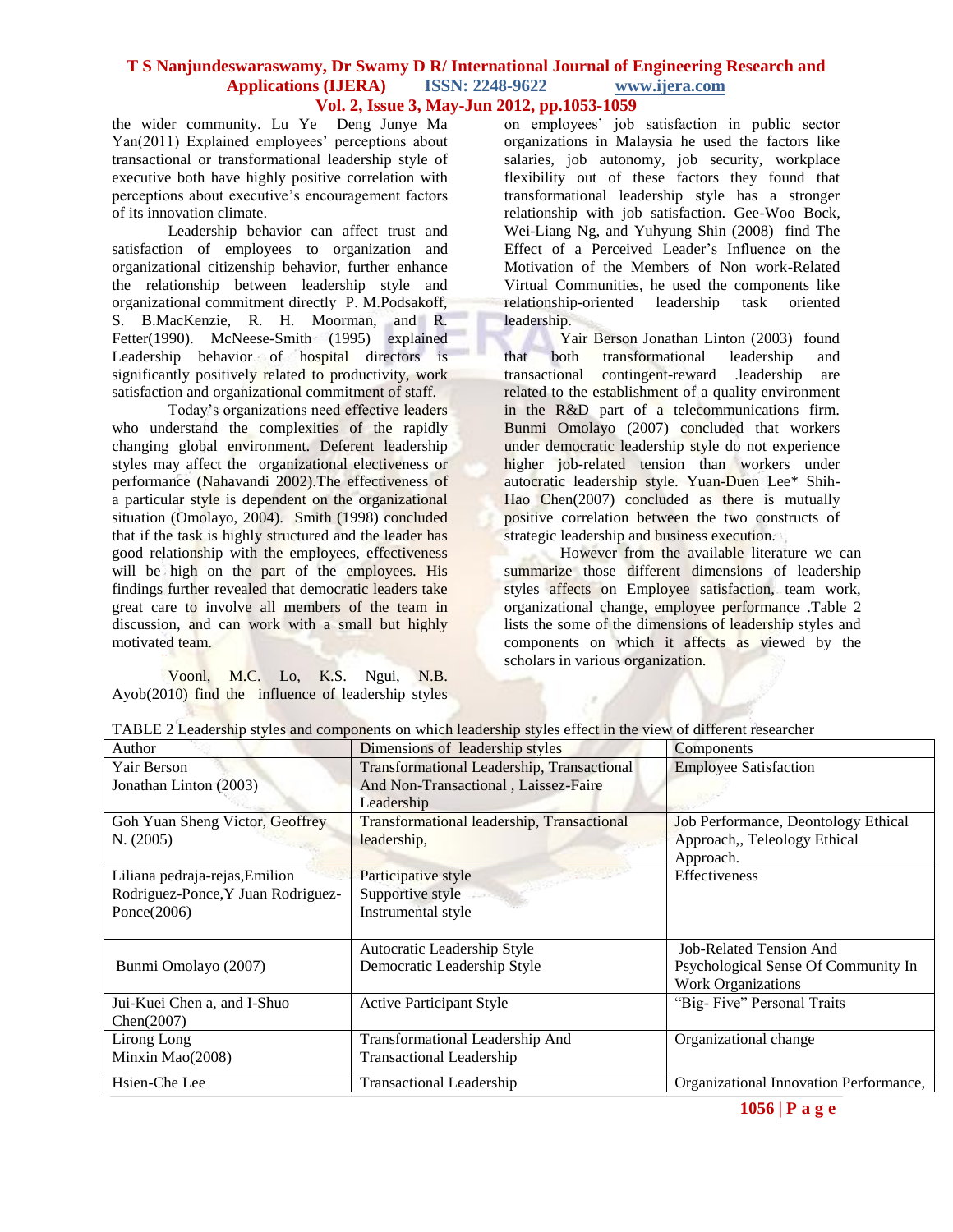| Vi-Wen Liu (2008)              | $\frac{1}{2}$ and $\frac{1}{2}$ and $\frac{1}{2}$ and $\frac{1}{2}$ and $\frac{1}{2}$ and $\frac{1}{2}$ and $\frac{1}{2}$ and $\frac{1}{2}$<br><b>Transformation Leadership</b> | Organizational Innovation Capability           |
|--------------------------------|---------------------------------------------------------------------------------------------------------------------------------------------------------------------------------|------------------------------------------------|
| Chung-Hsiung Fang,             |                                                                                                                                                                                 | <b>Staff Work Satisfaction, Organizational</b> |
| Sue-Ting Chang,                | Leadership Style                                                                                                                                                                | <b>Commitment And Work Performance</b>         |
| Guan-Li Chen (2009)            |                                                                                                                                                                                 | And Establish A Causality Model                |
|                                |                                                                                                                                                                                 | Among Them.                                    |
| Yafang Tsai, Shih-Wang Wu, and | Charismatic leadership                                                                                                                                                          | Organizational Culture                         |
| Hsien-Jui Chung (2009)         | Transformational leadership                                                                                                                                                     | Ideological Culture                            |
|                                | Transactional leadership                                                                                                                                                        | <b>Hierarchical Culture</b>                    |
|                                | Team leadership                                                                                                                                                                 | Coordinate Culture                             |
| Cong Yang                      | Leader's Charm,                                                                                                                                                                 | Staffs Psychological Empowerment.              |
| Yu Wei (2009)                  |                                                                                                                                                                                 | Staffs Satisfaction.                           |
| Duanxu Wang Huijuan Xue Jie Xu | Authoritarian Leadership                                                                                                                                                        | <b>Team Innovations</b>                        |
| (2009)                         | <b>Transformational Leadership</b>                                                                                                                                              | Team Communication.                            |
|                                | <b>Transactional Leadership</b>                                                                                                                                                 | Knowledge Sharing                              |
|                                | <b>Benevolent Leadership</b>                                                                                                                                                    |                                                |
| Li-Ren Yang and Yen-Ting Chen  | <b>Transactional And Transformational</b>                                                                                                                                       | Teamwork (In Terms Of                          |
| (2010)                         | Leadership,                                                                                                                                                                     | Communication, Collaboration And               |
|                                |                                                                                                                                                                                 | <b>Cohesiveness)</b> Performance               |
| M.L. Voon1*, M.C. Lo2, K.S.    | <b>Transformational; Transactional;</b>                                                                                                                                         | <b>Job Satisfaction.</b>                       |
| Ngui1, N.B. Ayob2 (2011)       |                                                                                                                                                                                 |                                                |
| Lu Ye,                         | Transactional Leadership, Transformational                                                                                                                                      | <b>Innovation Climate,</b>                     |
| Deng Junye, Ma Yan (2011)      | Leadership                                                                                                                                                                      | Job Independency,                              |
|                                |                                                                                                                                                                                 | <b>Job Challenging</b>                         |

# **CONCLUSION**

It is noticed from the available literature all the studies discussed are related to the large sector, which interns reveals that leadership style, organizational commitment and work satisfaction are interrelated. Thus leadership

styles can affect quality of work life. However this should be studied with more dimensions of QWL with different leadership style in SMEs, since SMEs plays a major role in economic growth in many country.

# **References**

- [1] Nahavandi, A. 2002. The art and science of leadership. 3rd ed. Upper Saddle River, nj: PrenticeHall
- [2] Omolayo, B.O. (2004) Influence of job variables on workers' commitment and satisfaction in four selected Nigerian manufacturing industries. Unpublished thesis, University of Ado-Ekiti.
- [3] Smith, B.D. (1998) Leadership: Psychology, science and understanding. Ca: Addison-Wesley,686-687
- [4] Suttle, J.L., 1977. "Improving Life at Work: Problem and Prospects". In H.R. Hackman and J.L Suttle eds Improving Life at Work: Behavioural Science approaches to organizational change (pp. 1-29). Santa Barbara, CA: Goodyear.Hackman, J.R., and G.R., Oldham, 1980.
- *[5] Work Redesign*. Reading, M.A: Addison-Wesley.Beukema, L., 1987. "Kwaliteit Van De Arbeidstijdverkorting [Quality of reduction of working hours]. Groningen: Karstapel". In: Suzanne, E.J. Arts, Ada Kerkstra, Jouke Van Der Zee, and Huda Huyer Abu Saad, (eds.) (2001). Quality of Working Life and Workload in Home Help erSvices: A Review of the Literature and a Proposal for a Research Model. Scandinavian Journal of Caring Society, 15, pp. 12-24.
- [6] Cunningham, J.B. and T. Eberle, 1990. A guide to job enrichment and redesign. Personnel, 67: 56-61.
- [7] Chan, C.H. and W.O. Einstein, 1990. quality of Work Life (QWL): What can unions do? SAM Advanced Management J., 55: 17-22.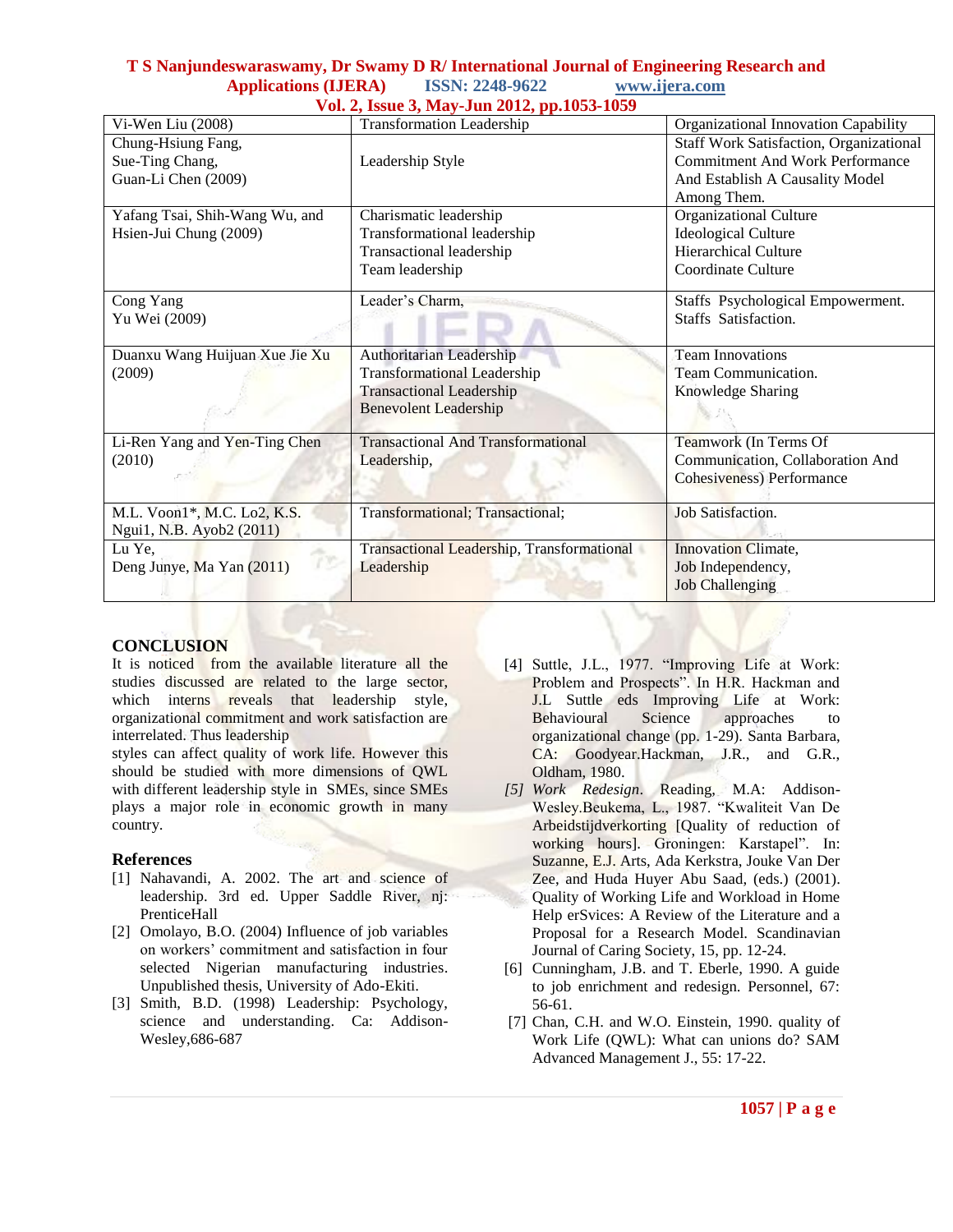- [8] P. M.Podsakoff, S. B.MacKenzie, R. H. Moorman, and R. Fetter. "Transformational leader behaviors and their effects on followers' trust in leader, satisfaction and organizational citizenship behaviors". *Leadership Quarterly,*  1, 1990, 107-142.
- [9] McNeese-Smith D., "Job Satisfaction, Productivity, and Organizational Commitment". *Journal of Nurse Association*, 25(9), 1995. 17-26
- [10] G Nasl Saraji, H Dargahi(2006), Study of Quality of Work Life (QWL), Dept of Health CareManagement, School of Allied Medicine, Tehran University of Medical Sciences, Iran. *Iranian J Publ Health, Vol. 35, No. 4, 2006, pp.8-14*
- [11] Raduan Che Rose, LooSee Beh, Jegak Uli and Khairuddin Idris, 2006: Quality Of Work Life: Implications Of Career Dimensions, University of Malaya, Malaysia.
- [12] Seyed Mehdi Hosseini, Gholamreza Mehdizadeh Jorjatki(2010): Quality of work life(QWL) and Its relationship with performance, University Of Firouzkouh Branch,Tehran.
- [13] ZHU Su-li 2008: Analysis of Utility of Employee's Quality of Working Life and Assessment Model, Wuhan University of Technology.
- [14] Guna Seelan Rethinam, Maimunah Ismail2008: Constructs of Quality of Work Life: A Perspective of Information and Technology Professionals, Universiti Putra Malaysia, Malaysia.
- [15] ZHU Su-li, LONG Li-rong 2008: The Treadmill Effect on the Utility of Quality of Working Life, Wuhan University of Technology, P.R.China.
- [16] A Sabarirajan, T.Meharajan, B.Arun 2010: A Study on the Various Welfare Measures and their Impact on QWL Provided by the Textile Mills with reference to Salem District, Tamil Nadu, India
- [17] Chao, Chih Yang Huang, Yi Li Lin, Chih Wei: The Relationship between Leadership Behaviorof a Principal and Quality of Work Life of Teachers in an Industrial Vocational High School in Taiwan.
- [18] D.R. Saklani,2004 Quality of Work Life in the Indian Context: An Empirical Investigation,Commerce epartment, Shaheed Bhagat Singh College, University of Delhi.
- [19] Thomas A. Wyatt & Chay Yue Wah 2001, Perceptions of QWL: A study of SingaporeanEmployees Development, Research and Practice in Human Resource Management.
- [20] Indira Kandasamy & Ancheri Sreekumar 2009: WRKLFQUAL: A Tool for Measuring Quality of Work Life, Research and Practice in Human Resource Management.
- [21] Jui-Kuei Chen a, and I-Shuo Chen," The Relationships between Personal Traits, Leadership Styles, and Innovative Operation", Proceedings of the 13th Asia Pacific Management Conference, Melbourne, Australia, 2007, 420-425
- [22] Bunmi Omolayo, " Effect of Leadership Style on Job-Related Tension and Psychological Sense of Community in Work Organizations: A Case Study of Four Organizations in Lagos State, Nigeria", *Bangladesh e-Journal of Sociology.* Volume 4 Number 2. July 2007.
- [23] Yuan-Duen LeeShih-Hao Chen "A Study of the Correlations Model between Strategic Leadership and Business Execution - An Empirical Research of Top Managers of Small and Medium Enterprises in Taiwan", Proceedings of the 13th Asia Pacific Management Conference, Melbourne, Australia, 2007, 1027-1032
- [24] Yair Berson, Jonathan Linton "An Examination Of The Elationships Between Leadership Style, Quality, And Employee Satisfaction In R&D Environments", 0-7803- 8150-5/03/\$17.00 *02003* IEEE
- [25] Chung-Hsiung Fang, Sue-Ting Chang, Guan-Li Chen, "Applying Structura Equation Model to Study of the Relationship Model among leadership style, satisfaction, Organization commitment and Performance in hospital industry", 978-1-4244-4589-9/09/\$25.00 ©2009
- [26] Lirong Long, Minxin Mao," Impact of leadership style on organizational change", 978-1-4244-2108-4/08/\$25.00 © 2008 IEEE.
- [27] BARCHIESI Maria Assunta, LA BELLA Agostino, "Leadership Styles of World's most Admired Companies A Holistic Approach to Measuring Leadership Effectiveness", 2007 International Conference on Management Science & Engineering (14th)August 20-22, 2007
- *[28] Duanxu Wang Huijuan Xue Jie Xu, "The Mechanism of Leadership Styles Affecting*